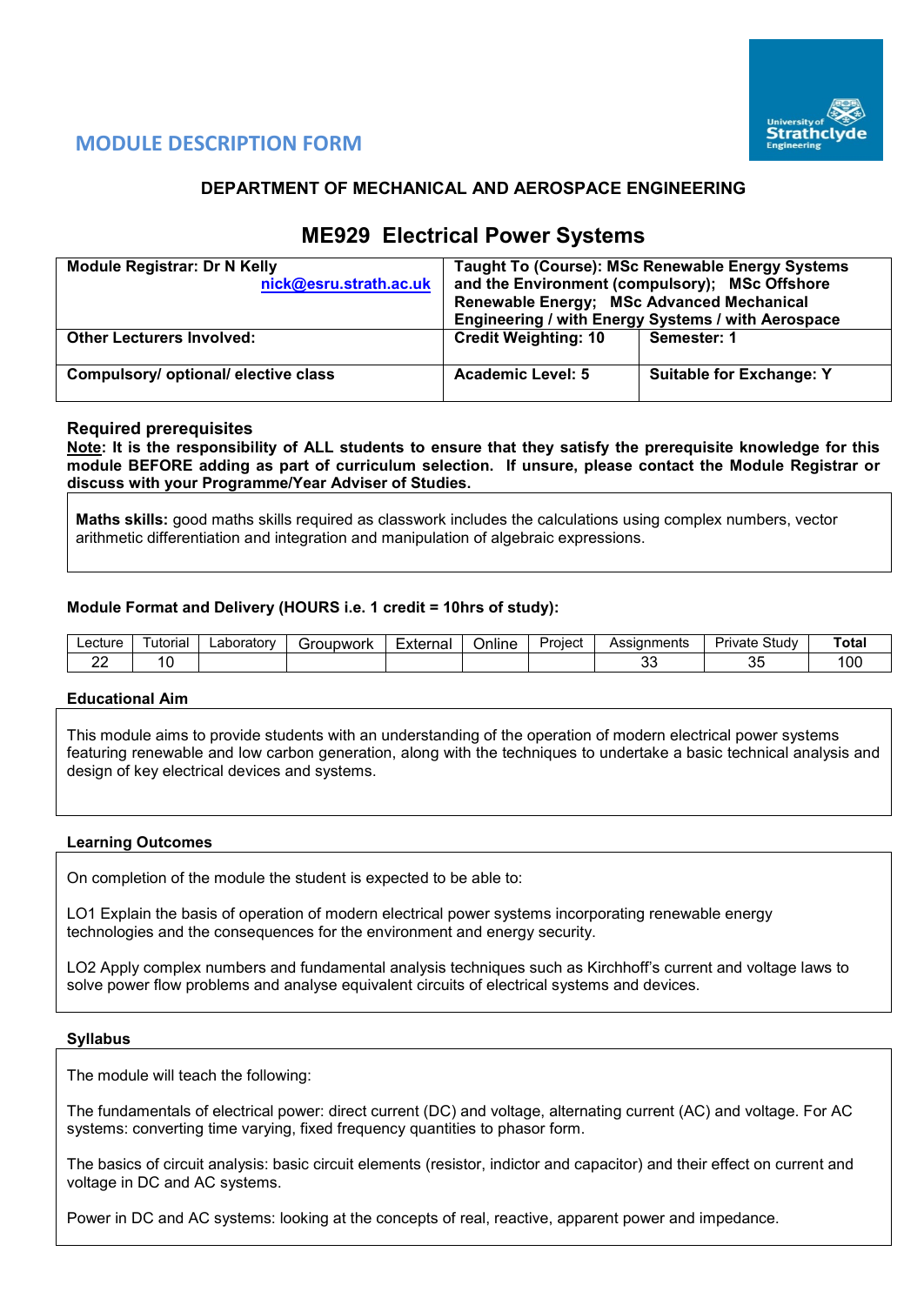An overview of the demand for electricity, looking at the aggregate characteristics of electricity demand and giving a specific example of demand for electricity in a dwelling.

An overview of electricity generation and distribution within the UK, along with a detailed review of the growth of renewable electricity generation.

Microgeneration, storage and power conversion.

The basics of electromagnetism, specifically focusing on how it underpins the operation of electrical equipment.

An overview of electrical machines including the transformer, synchronous generator and induction machines (used as both motors and generators). For each, an equivalent circuit will be developed and used to illustrate the operational characteristics of these devices in power systems.

Power conversion and protection in power systems.

# **Assessment of Learning Outcomes**

# **Criteria**

For each of the Module Learning Outcome the following criteria will be used to make judgements on student learning:

LO1 Explain the basis of operation of modern electrical power systems incorporating renewable energy technologies and the consequences for the environment and energy security.

In their exam the students will be expected to:

C1 Explain the principles behind the operation of different electrical devices or systems.

C2 Correctly identify in which context it is appropriate to apply different types of electrical device.

LO2 Apply complex numbers and fundamental analysis techniques such as Kirchoff's current and voltage laws to solve power flow problems and analyse equivalent circuits of electrical systems and devices.

To gauge the ability of students to apply analysis techniques introduced in class to basic electrical design problems, the assignment and exam will include components in which students will:

C1 Solve basic problems in circuit analysis and power flow.

C2 Use calculations to support their findings and conclusions.

The standards set for each criterion per Module Learning Outcome to achieve a pass grade are indicated on the assessment sheet for all assessment.

# **Principles of Assessment and Feedback**

*(within Assessment and Feedback Policy at: <https://www.strath.ac.uk/professionalservices/staff/policies/academic/> )*

Assessment of student performance within the module will be based on a technical assignment and an exam. These will be used to gauge the student's understanding of the principles of operation of modern power systems and the challenges posed by the integration of renewable technologies. Additionally, the assignment will include the need to apply techniques introduced in class to a basic technical and design problem associated with electrical power systems.

Multiple feedback mechanisms will be employed: the assignment will be returned to students with comments on performance. Additionally, clear guidance will be provided in class as to what constitutes an acceptable level of performance in the assignment.

The tutorial class will also be used to provide feedback on the development of a student's technical analysis skills. This will be achieved through direct observation of a student's efforts to tackle technical problems followed by appropriate mentoring. Additionally, peer-peer feedback will be employed in that students will be expected to present to their peers on how they set about tackling a tutorial problem.

## **Assessment Method(s) Including Percentage Breakdown and Duration of Exams** *(individual weightings)*

|                        |          | <b>Examination</b> |           |                                  | Coursework |        | <b>Practical</b> | <b>Project</b> |           |  |
|------------------------|----------|--------------------|-----------|----------------------------------|------------|--------|------------------|----------------|-----------|--|
| <b>Number</b>          | Month(s) | Duration           | Weiahtina | Number                           | Weiahtina  | Number | Weiahtina        | Number         | Weiahtina |  |
|                        | Dec      | 2hrs               | 70%       |                                  | 30%        |        |                  |                |           |  |
| LO <sub>2</sub><br>LO1 |          |                    |           | LO <sub>2</sub><br>$\mathcal{L}$ |            |        |                  |                |           |  |

*\* L/Os: Indicate which Learning Outcomes (L01, L02, etc) are to be assessed by exam/coursework/practical/project as required.*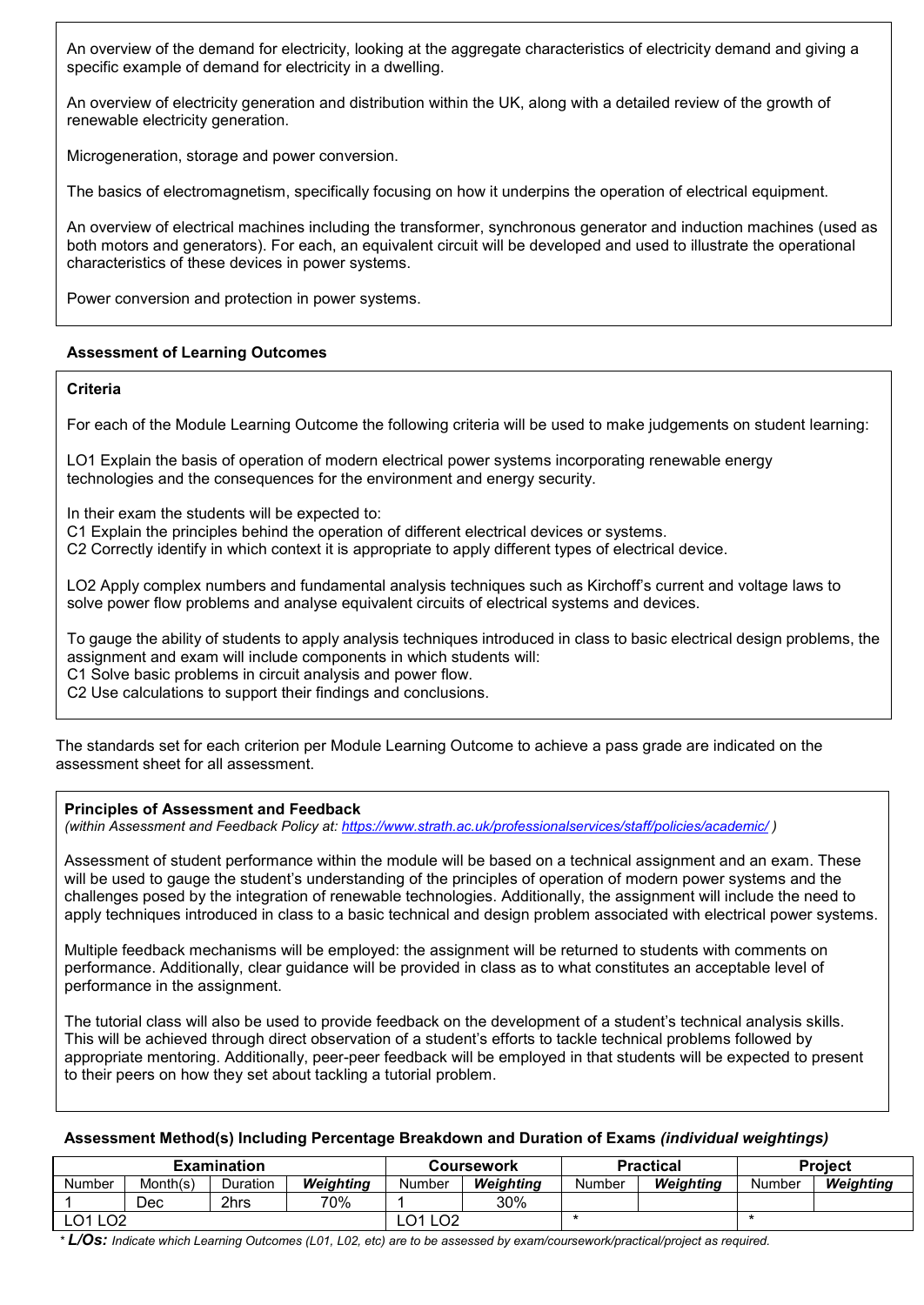**Coursework / Submission deadlines (***academic weeks***):** Wk 7

**Resit Assessment Procedures:** 2 hr examination in August diet

## **PLEASE NOTE:**

**Students must gain a summative mark of 50% to pass the module. Students who fail the module at the first attempt will be re-assessed during the August diet. This re-assessment will consist entirely of an exam. No marks from any previous attempts will be transferred to a new resit attempt.**

## **Recommended Reading**

**\*\*\*Purchase recommended \*\*Highly recommended reading \*For reference** 

\*Wildi T, Electrical Machines Drives and Power Systems, International Edition, Prentice Hall, New Jersey.

Extra reading material provided on class Myplace page.

# **Additional Student Feedback**

*(Please specify details of when additional feedback will be provided)*

| $\overline{\phantom{0}}$<br>Jate              | ıme                                           | om<br><b>NC</b><br>ĸ     |
|-----------------------------------------------|-----------------------------------------------|--------------------------|
| . .<br>าement<br>$\sim$<br>Dν<br>$\mathbf{a}$ | $\sim$ $\sim$ 1<br>$\sim$<br>≃ment<br>aı<br>ີ | JW8 <sup>4</sup><br>. Ar |

Session: 2021/22

#### **Approved:**

| <b>Course Director Signature: E Henderson</b> |  |
|-----------------------------------------------|--|
| Date of Last Modifications: 18/08/2021        |  |

(Updated July 2021-MAE)